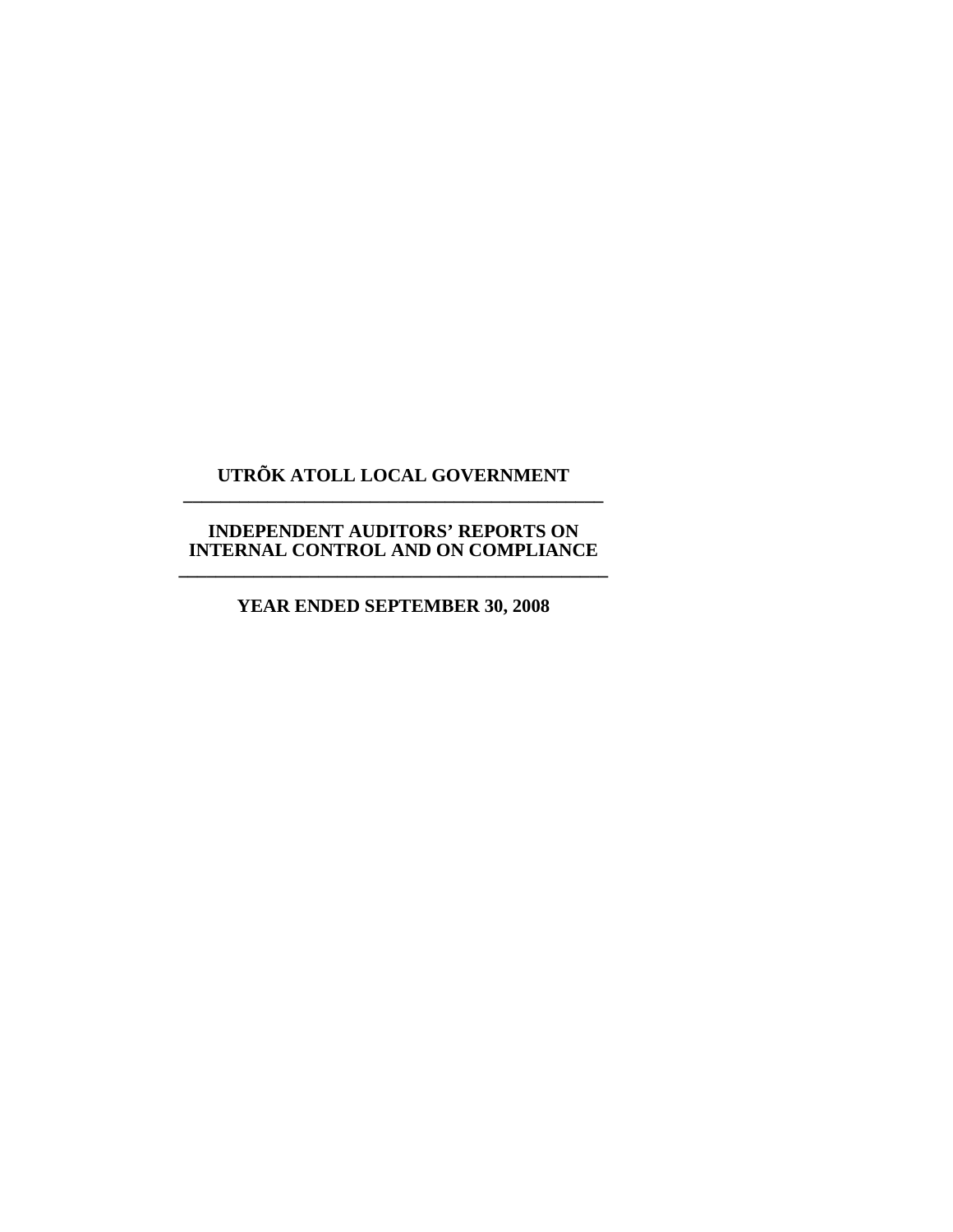

Deloitte & Touche LLP 361 South Marine Corps Drive Tamuning, GU 96913-3911 USA Tel: (671)646-3884 Fax: (671)649-4932 www.deloitte.com

#### **INDEPENDENT AUDITORS' REPORT ON INTERNAL CONTROL OVER FINANCIAL REPORTING AND ON COMPLIANCE AND OTHER MATTERS BASED ON AN AUDIT OF FINANCIAL STATEMENTS PERFORMED IN ACCORDANCE WITH** *GOVERNMENT AUDITING STANDARDS*

Mayor John Kaiko Utrõk Atoll Local Government Republic of the Marshall Islands:

We have audited the financial statements of the governmental activities and each major fund of the Utrõk Atoll Local Government (UALGOV) as of and for the year ended September 30, 2008, which collectively comprise UALGOV's basic financial statements and have issued our report thereon dated August 18, 2009. We conducted our audit in accordance with auditing standards generally accepted in the United States of America and the standards applicable to financial audits contained in *Government Auditing Standards*, issued by the Comptroller General of the United States.

#### Internal Control Over Financial Reporting

In planning and performing our audit, we considered UALGOV's internal control over financial reporting as a basis for designing our auditing procedures for the purpose of expressing our opinions on the financial statements, but not for the purpose of expressing an opinion on the effectiveness of UALGOV's internal control over financial reporting. Accordingly, we do not express an opinion on the effectiveness of UALGOV's internal control over financial reporting.

Our consideration of internal control over financial reporting was for the limited purpose described in the preceding paragraph and would not necessarily identify all deficiencies in internal control over financial reporting that might be significant deficiencies or material weaknesses. However, as discussed below, we identified a certain deficiency in internal control over financial reporting that we consider to be a significant deficiency.

A *control deficiency* exists when the design or operation of a control does not allow management or employees, in the normal course of performing their assigned functions, to prevent or detect misstatements on a timely basis. A *significant deficiency* is a control deficiency, or combination of control deficiencies, that adversely affects the entity's ability to initiate, authorize, record, process, or report financial data reliably in accordance with generally accepted accounting principles such that there is more than a remote likelihood that a misstatement of the entity's financial statements that is more than inconsequential will not be prevented or detected by the entity's internal control. We consider the deficiency described in the accompanying Schedule of Findings and Questioned Costs (pages 8 and 9) as item 2008-1 to be a significant deficiency in internal control over financial reporting.

A *material weakness* is a significant deficiency, or combination of significant deficiencies, that results in more than a remote likelihood that a material misstatement of the financial statements will not be prevented or detected by the entity's internal control.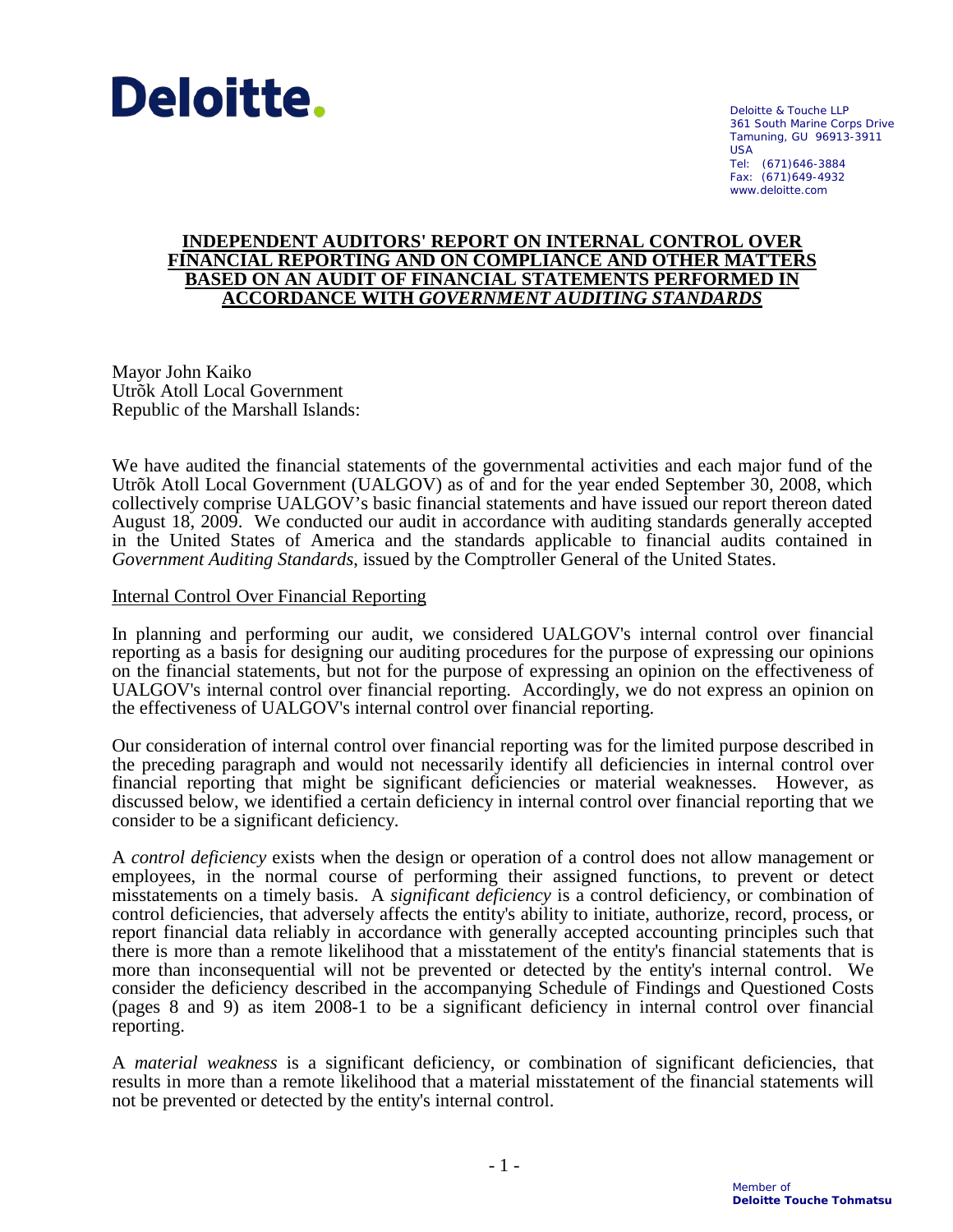Our consideration of the internal control over financial reporting was for the limited purpose described in the first paragraph of this section and would not necessarily identify all deficiencies in the internal control that might be significant deficiencies and, accordingly, would not necessarily disclose all significant deficiencies that are also considered to be material weaknesses. However, we believe that the significant deficiency described above is a material weakness.

#### Compliance and Other Matters

As part of obtaining reasonable assurance about whether UALGOV's financial statements are free of material misstatement, we performed tests of its compliance with certain provisions of laws, regulations, contracts, and grant agreements, noncompliance with which could have a direct and material effect on the determination of financial statement amounts. However, providing an opinion on compliance with those provisions was not an objective of our audit and, accordingly, we do not express such an opinion. The results of our tests disclosed no instances of noncompliance or other matters that are required to be reported under *Government Auditing Standards.*

We noted certain matters that we reported to management of UALGOV in a separate letter dated August 18, 2009.

UALGOV's response to the finding identified in our audit is described in the accompanying Schedule of Findings and Questioned Costs. We did not audit UALGOV's response and, accordingly, we express no opinion on it.

This report is intended solely for the information and use of management, the Council, others within the entity, federal awarding agencies, and the cognizant audit and other federal agencies and is not intended to be and should not be used by anyone other than these specified parties.

August 18, 2009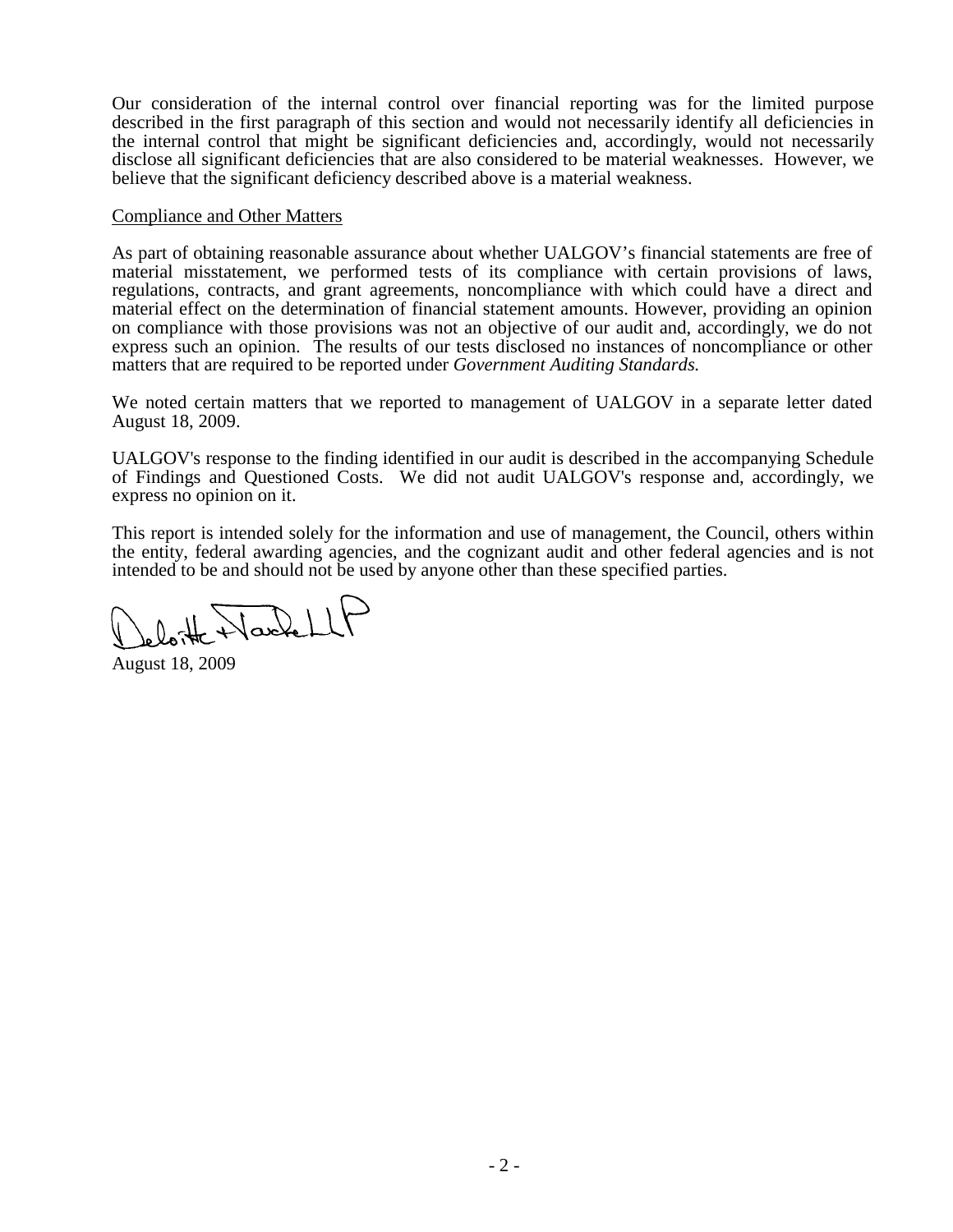

Deloitte & Touche LLP 361 South Marine Corps Drive Tamuning, GU 96913-3911 USA Tel: (671)646-3884 Fax: (671)649-4932 www.deloitte.com

#### **INDEPENDENT AUDITORS' REPORT ON COMPLIANCE WITH REQUIREMENTS APPLICABLE TO EACH MAJOR PROGRAM AND ON INTERNAL CONTROL OVER COMPLIANCE IN ACCORDANCE WITH OMB CIRCULAR A-133 AND ON THE SCHEDULE OF EXPENDITURES OF FEDERAL AWARDS**

Mayor John Kaiko Utrõk Atoll Local Government Republic of the Marshall Islands:

#### **Compliance**

We have audited the compliance of the Utrõk Atoll Local Government (UALGOV) with the types of compliance requirements described in the *U.S. Office of Management and Budget (OMB) Circular A-133 Compliance Supplement* that are applicable to its one major federal program for the year ended September 30, 2008. UALGOV's major federal program is identified in the summary of auditor's results section of the accompanying Schedule of Findings and Questioned Costs (pages 8 and 9). Compliance with the requirements of laws, regulations, contracts, and grants applicable to its one major federal program is the responsibility of UALGOV's management. Our responsibility is to express an opinion on UALGOV's compliance based on our audit.

We conducted our audit of compliance in accordance with auditing standards generally accepted in the United States of America; the standards applicable to financial audits contained in *Government Auditing Standards*, issued by the Comptroller General of the United States; and OMB Circular A-133, *Audits of States, Local Governments, and Non-Profit Organizations*. Those standards and OMB Circular A-133 require that we plan and perform the audit to obtain reasonable assurance about whether noncompliance with the types of compliance requirements referred to above that could have a direct and material effect on a major federal program occurred. An audit includes examining, on a test basis, evidence about UALGOV's compliance with those requirements and performing such other procedures as we considered necessary in the circumstances. We believe that our audit provides a reasonable basis for our opinion. Our audit does not provide a legal determination of UALGOV's compliance with those requirements.

In our opinion, UALGOV complied, in all material respects, with the requirements referred to above that are applicable to its one major federal program for the year ended September 30, 2008.

#### Internal Control Over Compliance

The management of UALGOV is responsible for establishing and maintaining effective internal control over compliance with the requirements of laws, regulations, contracts, and grants applicable to federal programs. In planning and performing our audit, we considered UALGOV's internal control over compliance with the requirements that could have a direct and material effect on a major federal program in order to determine our auditing procedures for the purpose of expressing our opinion on compliance, but not for the purpose of expressing an opinion on the effectiveness of internal control over compliance. Accordingly, we do not express an opinion on the effectiveness of UALGOV's internal control over compliance.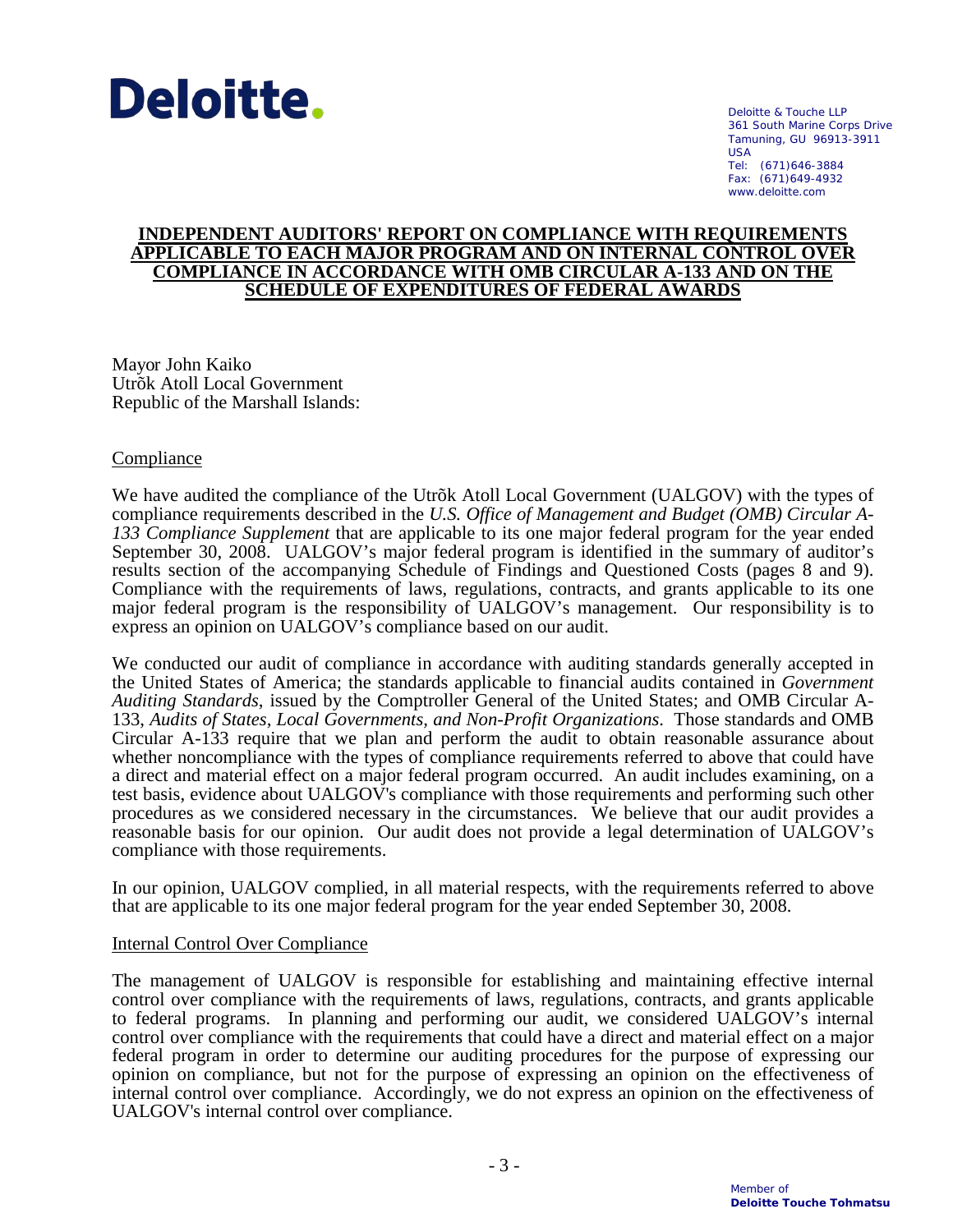A *control deficiency* in an entity's internal control over compliance exists when the design or operation of a control does not allow management or employees, in the normal course of performing their assigned functions, to prevent or detect noncompliance with a type of compliance requirement of a federal program on a timely basis. A *significant deficiency* is a control deficiency, or combination of control deficiencies, that adversely affects the entity's ability to administer a federal program such that there is more than a remote likelihood that noncompliance with a type of compliance requirement of a federal program that is more than inconsequential will not be prevented or detected by the entity's internal control.

A *material weakness* is a significant deficiency, or combination of significant deficiencies, that results in more than a remote likelihood that material noncompliance with a type of compliance requirement of a federal program will not be prevented or detected by the entity's internal control.

Our consideration of internal control over compliance was for the limited purpose described in the first paragraph of this section and would not necessarily identify all deficiencies in internal control that might be significant deficiencies or material weaknesses. We did not identify any deficiencies in internal control over compliance that we consider to be material weaknesses, as defined above.

#### Schedule of Expenditures of Federal Awards

We have audited the financial statements of the governmental activities and each major fund of the Utrõk Atoll Local Government (UALGOV) as of and for the year ended September 30, 2008, and have issued our report thereon dated August 18, 2009. Our audit was performed for the purpose of forming our opinions on the financial statements that collectively comprise UALGOV's basic financial statements. The accompanying Schedule of Expenditures of Federal Awards (pages 5 and 6) is presented for purposes of additional analysis as required by OMB Circular A-133 and is not a required part of the basic financial statements. This schedule is the responsibility of the management of UALGOV. Such information has been subjected to the auditing procedures applied in the audit of the basic financial statements and, in our opinion, is fairly stated, in all material respects, in relation to the basic financial statements taken as a whole.

This report is intended solely for the information and use of management, the Council, others within the entity, federal awarding agencies, and the cognizant audit and other federal agencies and is not intended to be and should not be used by anyone other than these specified parties.

Leloitte Nache LLF

August 18, 2009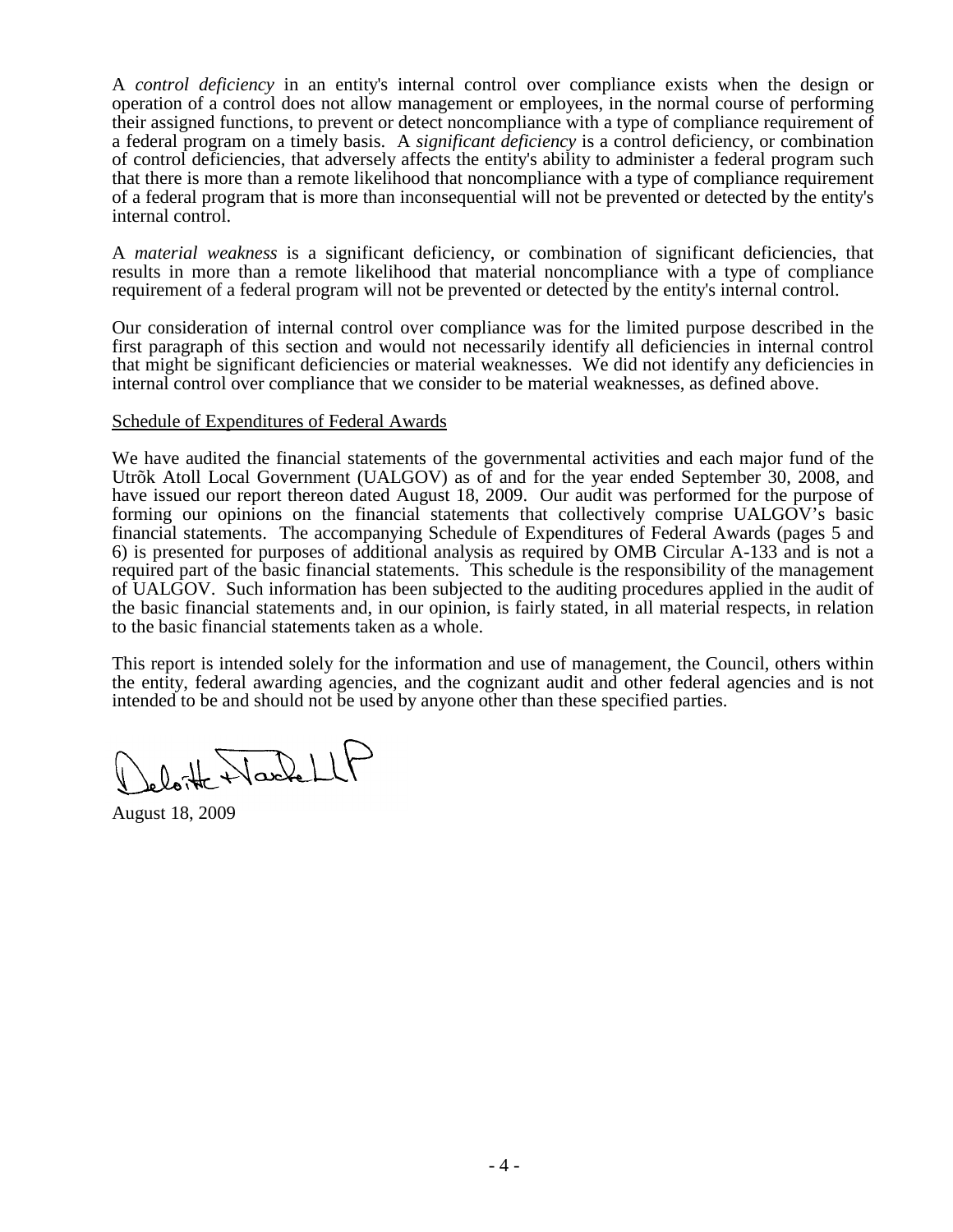Schedule of Expenditures of Federal Awards Compact of Free Association, Public Law 99-239 Year Ended September 30, 2008

|                                                                                                                                                                                        | Beginning    | 2008<br>Net Earnings | <b>Net</b><br>Funds | 2008<br><b>Fund Balance</b> |
|----------------------------------------------------------------------------------------------------------------------------------------------------------------------------------------|--------------|----------------------|---------------------|-----------------------------|
| U.S. Department of the Interior<br>CFDA #15.875                                                                                                                                        | of Year      | (Loss) on Funds      | Expended            | End of Year                 |
| Funds passed through the Republic of the<br>Marshall Islands (RepMar):                                                                                                                 |              |                      |                     |                             |
| The Agreement between the Government of the United<br>States and the Government of the Marshall Islands for<br>the implementation of Section 177 of the Compact of<br>Free Association | \$17,156,831 | (1,255,023)          | 2,023,252           | 13,878,556<br>S             |

Of funds received per the agreement between the Government of the United States and the Government of the Marshall Islands for the implementation of Section 177 of the Compact of Free Association, the cumulative amount of \$13,878,556 remains invested in the Utrõk Claims Trust Fund, a permanent fund of UALGOV. Funds expended during the year ended September 30, 2008, are represented by fund manager fees of \$155,642, legal fees of \$140,000, a transfer out to the General Fund of \$507,610 for general operations and a transfer out to the Utrõk Local Distribution Authority of \$1,220,000 for distribution to the people of Utrõk based on an approved distribution scheme.

See accompanying notes to schedule of expenditures of federal awards.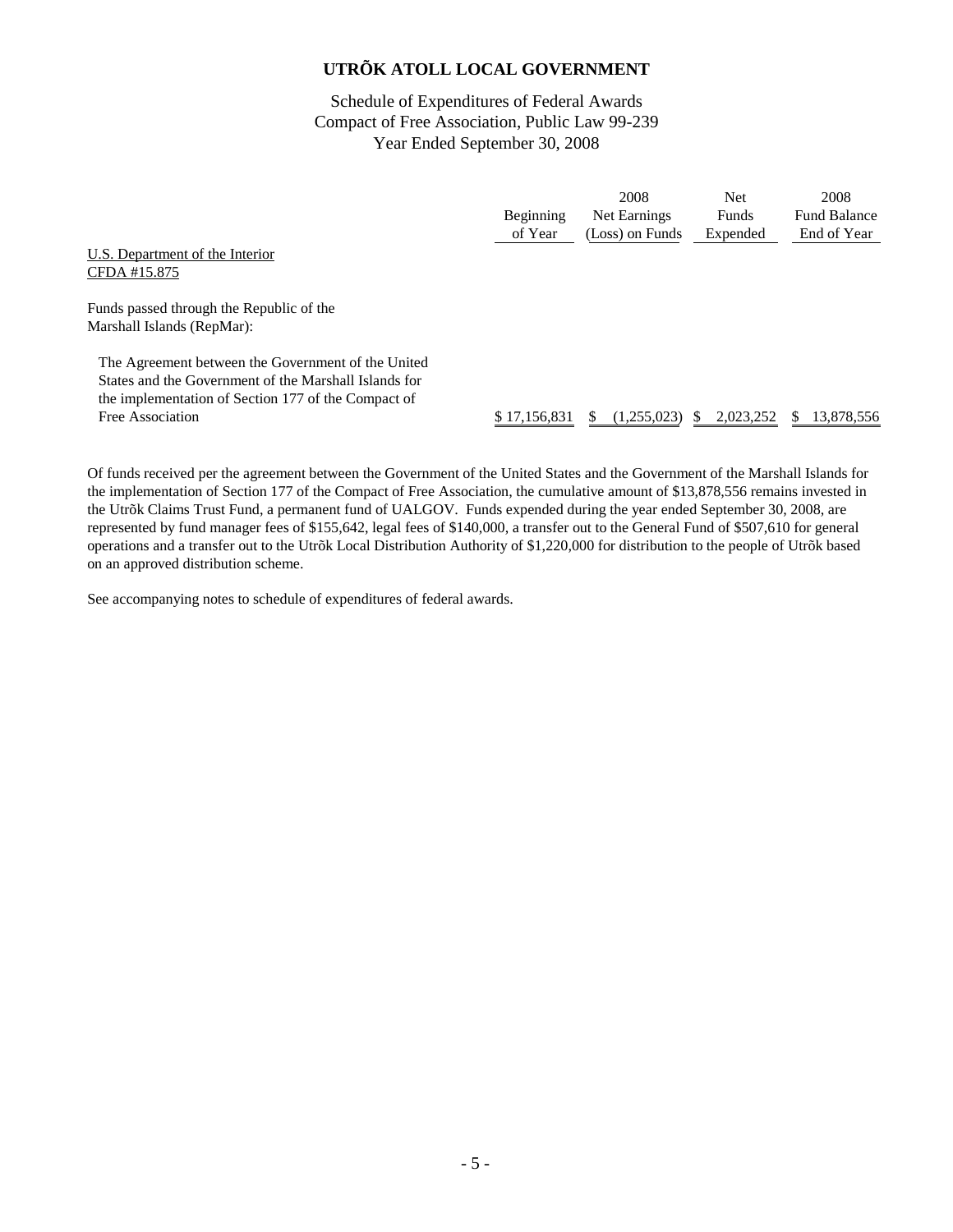#### Schedule of Expenditures of Federal Awards Other U.S. Federal Grants Year Ended September 30, 2008

|                |                                                                                                                                       |                 |              |                | Accrued       |
|----------------|---------------------------------------------------------------------------------------------------------------------------------------|-----------------|--------------|----------------|---------------|
|                |                                                                                                                                       | Accrued         |              |                | (Deferred)    |
|                |                                                                                                                                       | (Deferred)      | Federal Cash |                | Balance at    |
|                |                                                                                                                                       | Balance at      | Receipts and | Federal        | September 30, |
| CFDA#          | Agency/Program                                                                                                                        | October 1, 2007 | Adjustments  | Expenditures   | 2008          |
| 10.582         | U.S. Department of Agriculture<br>Fund passed through the Republic of the<br>Marshall Islands:<br>Commodity Supplemental Food Program | 9,755<br>S.     | 48,460<br>S. | 122,091<br>\$. | 83,386<br>S.  |
|                | Total U.S. Department of Agriculture                                                                                                  | 9,755           | 48,460       | 122,091        | 83,386        |
|                | U.S. Department of Commerce<br>Direct award:                                                                                          |                 |              |                |               |
| 11.P.L.108-219 | Utrõk Atoll Radiological Monitoring Support                                                                                           | (59,375)        |              | 26,829         | (32, 546)     |
|                | Total U.S. Department of Commerce                                                                                                     | (59, 375)       |              | 26,829         | (32, 546)     |
|                |                                                                                                                                       | (49,620)        | 48,460       | 148,920        | 50,840        |

The above federal expenditures are included within the expenditures of the general fund of \$680,000.

See accompanying notes to schedule of expenditures of federal awards.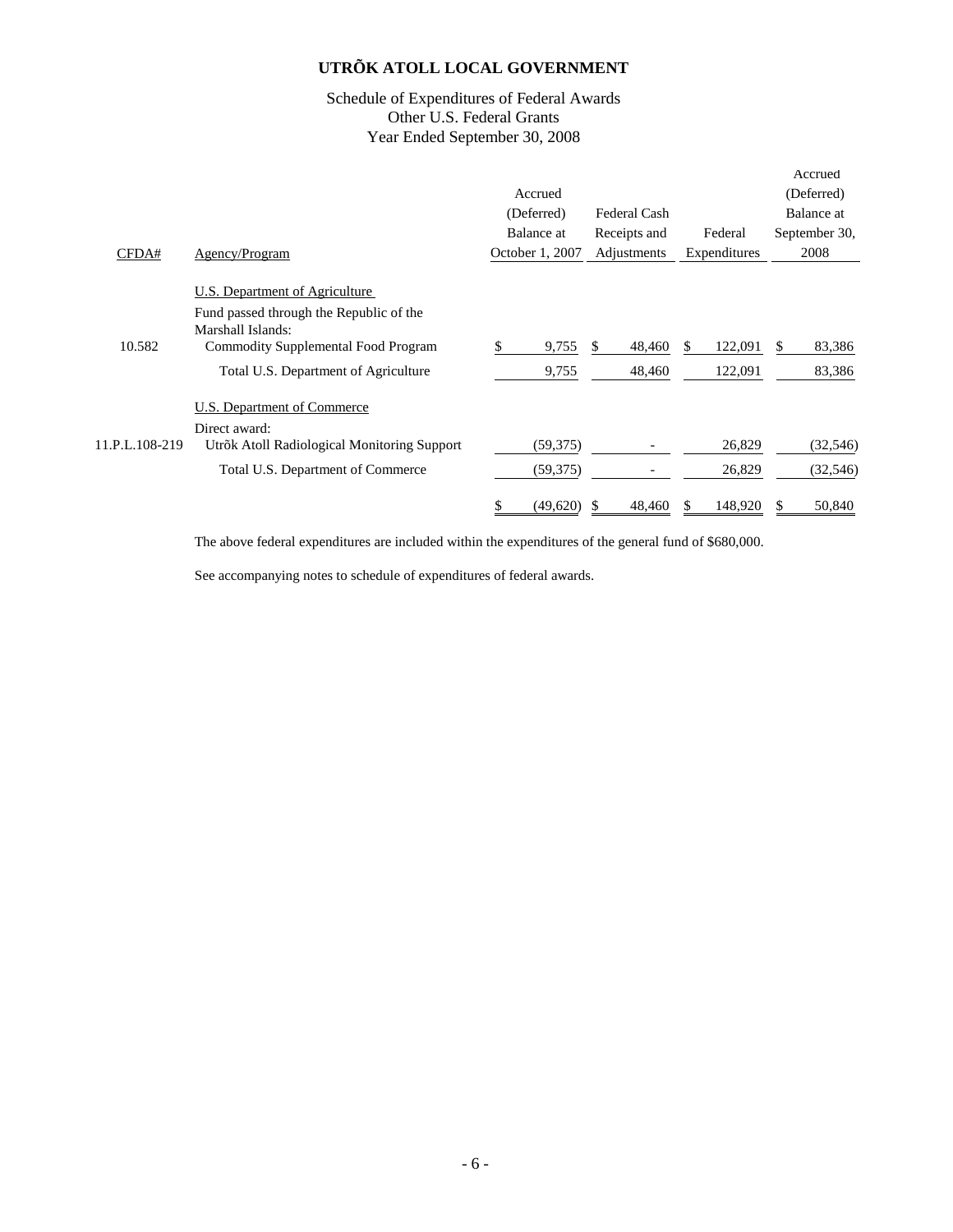#### Notes to Schedule of Expenditures of Federal Awards Year Ended September 30, 2008

#### (1) Organization

The Utrõk Atoll Local Government (UALGOV) is a governmental entity governed by its own Constitution. All significant operations of UALGOV are included in the scope of the OMB Circular A-133 audit (the "Single Audit"). The U.S. Department of the Interior has been designated as UALGOV's cognizant agency for the Single Audit. UALGOV is the subrecipient of funds received through Section 177 of the Compact of Free Association from the Republic of the Marshall Islands (RepMar). These funds must be distributed in accordance with the agreement concerning procedures for the implementation of United States economic assistance, programs and services provided in the Compact of Free Association between the Government of the United States and the Government of the Marshall Islands, dated July 31, 1986. It has been determined these funds are not subject to general U.S. federal requirements such as OMB's Circular A-87 and Circular A-102, but rather must be expended in compliance with local laws and regulations and Compact intent.

#### (2) Summary of Significant Accounting Policies

#### Basis of Presentation

The accompanying Schedule of Expenditures of Federal Awards includes the federal grant activity of UALGOV and is presented on the accrual basis of accounting. The information in this schedule is presented in accordance with the requirements of OMB Circular A-133, *Audits of States, Local Governments, and Non-Profit Organizations*.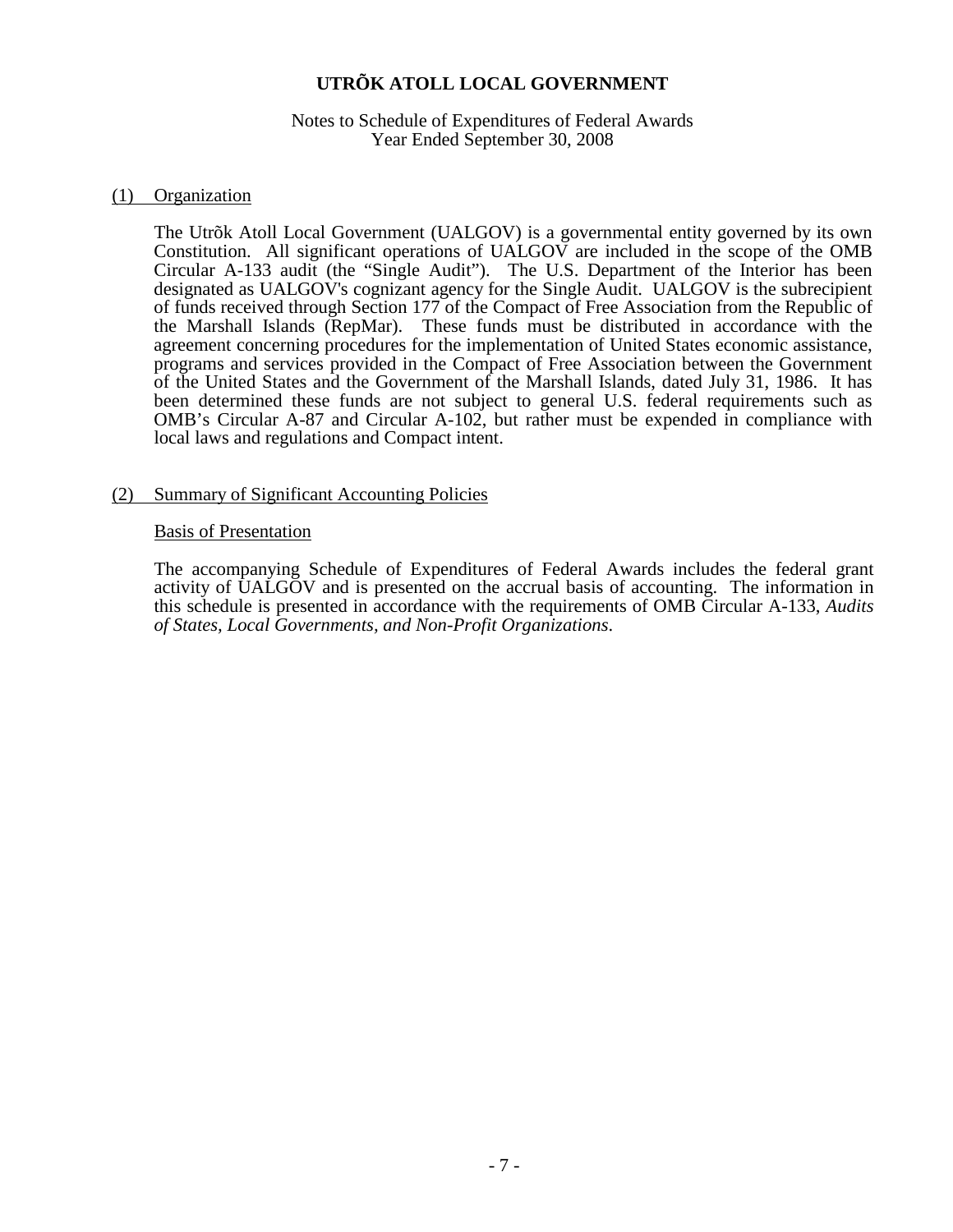Schedule of Findings and Questioned Costs Year Ended September 30, 2008

#### **Section I - Summary of Auditor's Results**

*Financial Statements*

# 1. Type of auditors' report issued: Unqualified Internal control over financial reporting: 2. Material weakness(es) identified? Yes 3. Significant deficiency(ies) identified that is not considered to be a material weakness? None reported 4. Noncompliance material to the financial statements noted? None reported *Federal Awards*  Internal control over major programs: 5. Material weakness(es) identified? No 6. Significant deficiency(ies) identified that is not considered to be a material weakness? 7. Type of auditors' report issued on compliance for major programs: Unqualified 8. Any audit findings disclosed that are required to be reported in accordance with section  $510(a)$  of OMB Circular A-133? 9. UALGOV's major programs were as follows: CFDA # Name of Federal Program 15.875 Economic, Social and Political Development of the Territories and the Freely Associated States: Section 177 of the Compact of Free Association 8. A threshold of \$300,000 was used to distinguish between Type A and Type B programs as those terms are defined in OMB Circular A-133. 9. UALGOV did not qualify as a low-risk auditee as that term is defined in OMB Circular A-133. **Section II - Financial Statement Findings**

| Reference |                      | Refer  |
|-----------|----------------------|--------|
| Number    | Findings             | Page # |
| 2008-1    | Payroll Expenditures |        |
|           |                      |        |

#### **Section III - Federal Award Findings and Questioned Costs**

No matters are reportable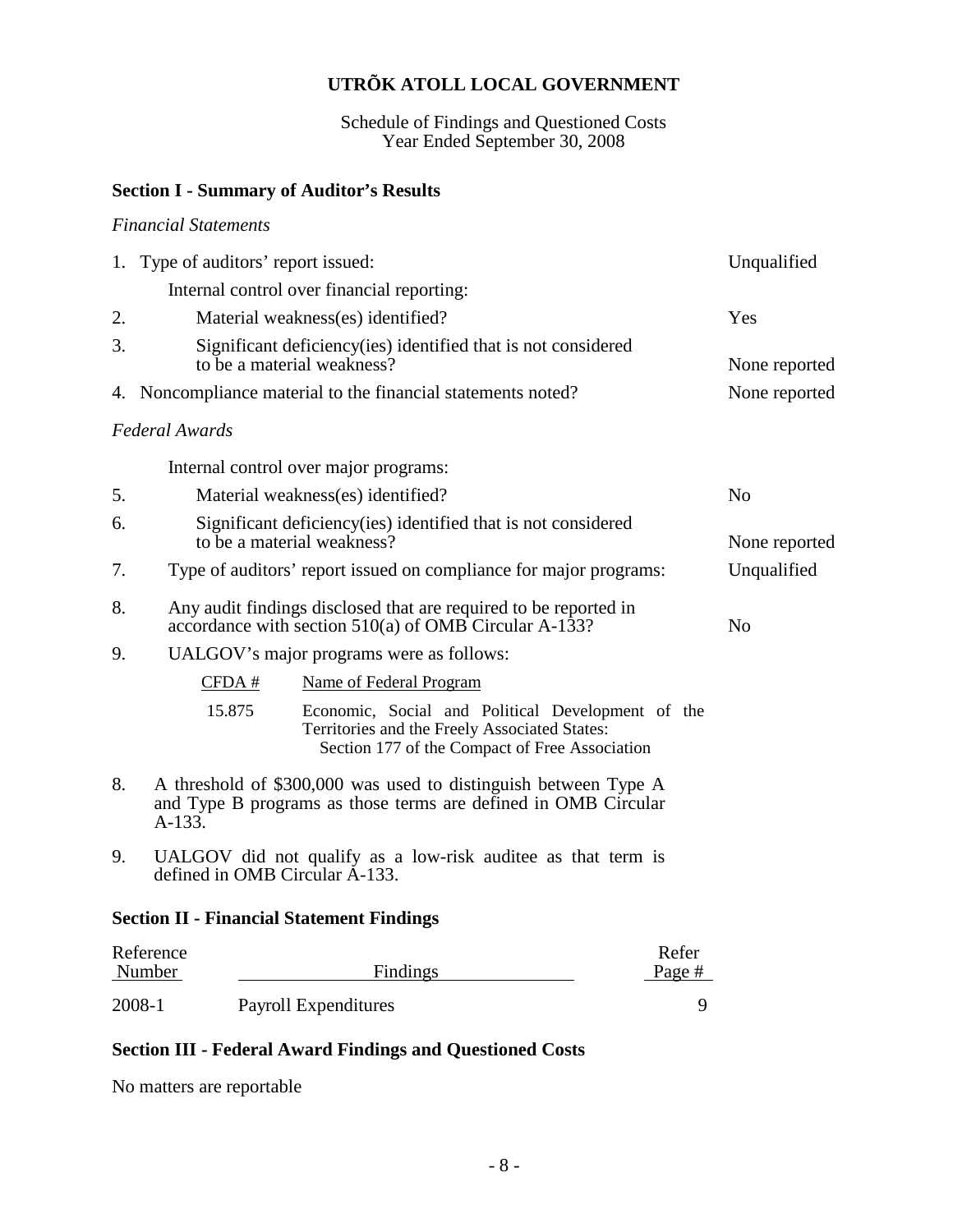Schedule of Findings and Questioned Costs, Continued Year Ended September 30, 2008

Payroll Expenditures

Finding No. 2008-1

Criteria: Payroll processing should be established based upon internal control policies and procedures that would ensure accuracy of information and proper authorization of transactions.

Condition: During fiscal year 2008, UALGOV had no policies and procedures to ensure that employees actually worked during the pay period. Timesheets, timecards or other means of reporting hours worked are not utilized. Instead, employees are paid a fixed rate of 80 hours bi-weekly. Furthermore, there are no policies and procedures governing compensated absences (sick and annual leave) nor a mechanism by which such can be monitored and reported.

Cause: The cause of the above condition is the lack of established internal control policies and procedures over payroll processing.

Effect: The lack of internal control policies and procedures over payroll processing, specifically on employee work hours, sick leave or vacation leave, may result in abuse and misuse of government funds.

Recommendation: We recommend that management establish internal control policies and procedures over payroll processing to ensure that accurate payroll information is processed and authorized.

Prior Year Status: The lack of internal control policies and procedures over payroll processing was reported as a finding in the Single Audits of UALGOV for fiscal years 2003 through 2007.

Auditee Response and Corrective Action Plan: Starting October 1, 2008, the actual hours worked by all full time employees, except elected officials, shall be monitored using a daily timesheet. The secretary is designated to log the daily time-in and time-out of each employee and to summarize the same covering the two-week payroll period. For policemen who are based in Utrõk Atoll, the Acting Mayor is made responsible to monitor the hours worked and to relay the same to Administration office for payroll check preparation.